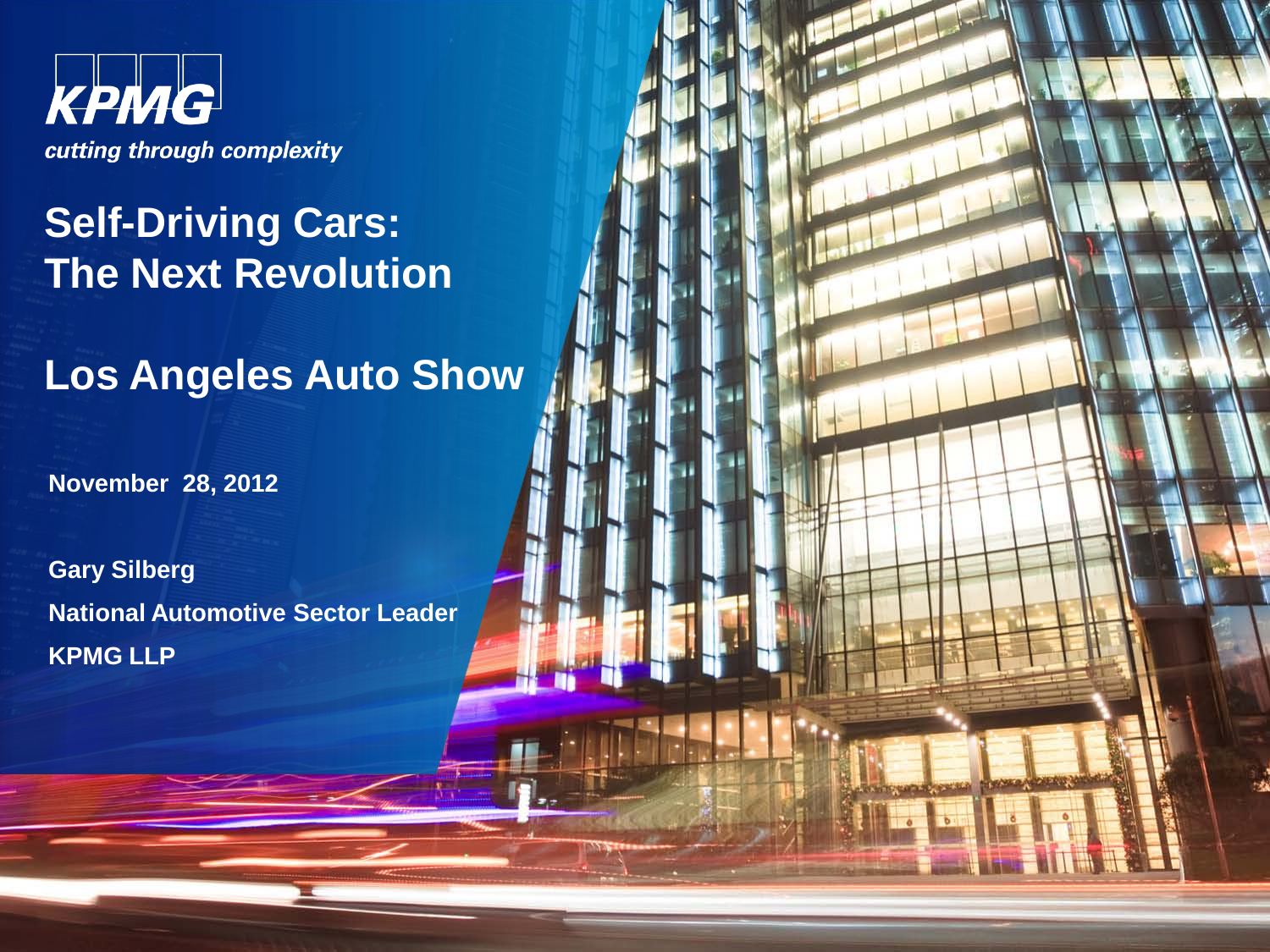# **Our point of view**



© 2012 KPMG LLP, a Delaware limited liability partnership and the U.S. member firm of the KPMG network of independent<br>member firms affiliated with KPMG International Cooperative ("KPMG International"), a Swiss entity. All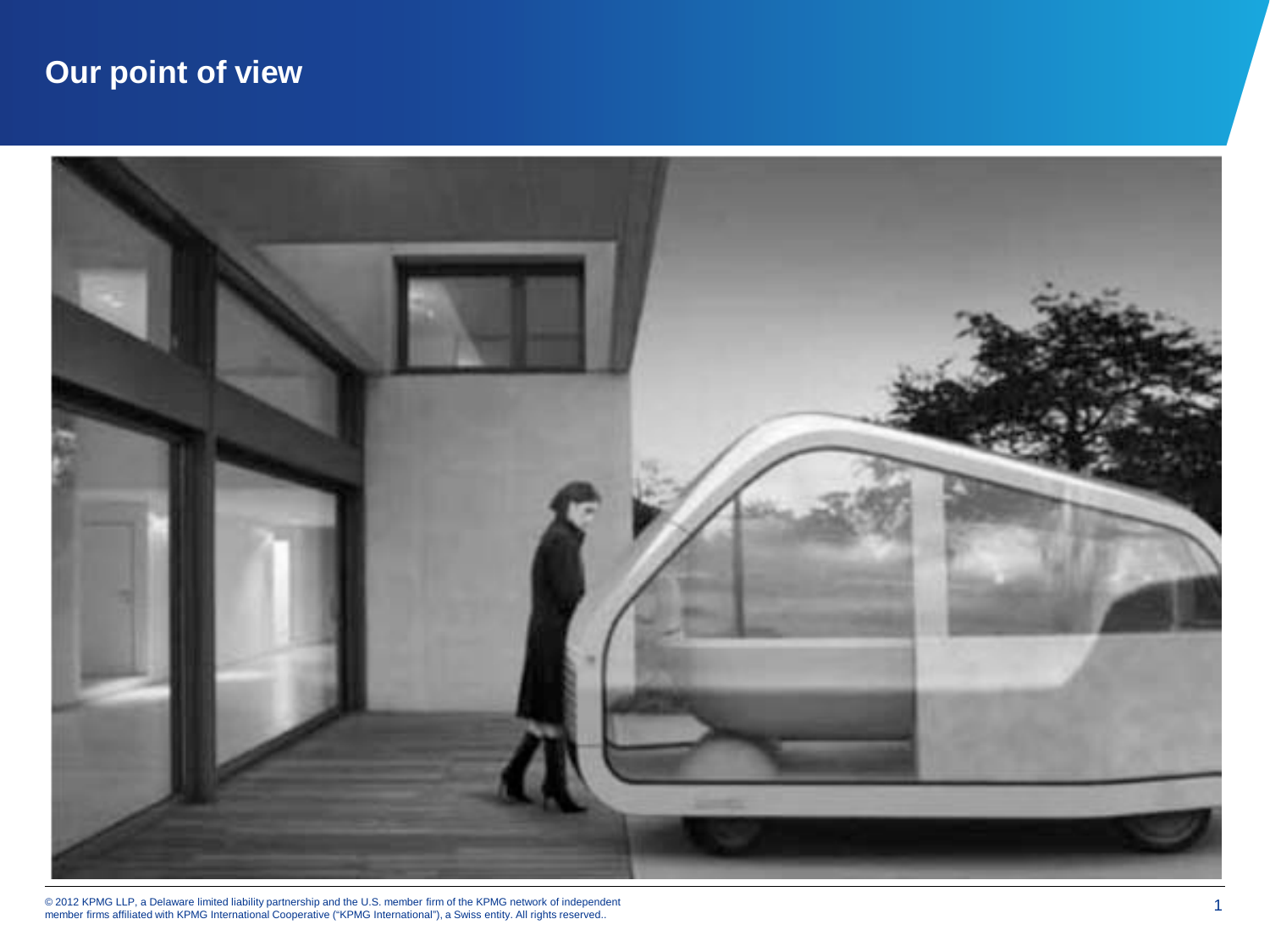#### **Section 1: Market Dynamics**

**Market dynamics** examines the market dynamics and the social, economic, and environmental forces that are making change inevitable

#### **Section 3: Adoption**

**Adoption** focuses on the path to widespread adoption of advanced automated driving solutions, which we believe will take place in stages, leading over time, to increasingly autonomous or "selfdriving" vehicles

**The thesis is outlined in four sections**

#### **Section 2: Convergence**

**Convergence** discusses the ongoing convergence of key enabling technologies

#### **Section 4: Implications for Investment**

**Implications for investment**  addresses the social, political, and economic implications of selfdriven automobiles and their impact on the entire automotive ecosystem

© 2012 KPMG LLP, a Delaware limited liability partnership and the U.S. member firm of the KPMG network of independent © 2012 KPMG LLP, a Delaware limited liability partnership and the U.S. member firm of the KPMG network of independent<br>member firms affiliated with KPMG International Cooperative ("KPMG International"), a Swiss entity. All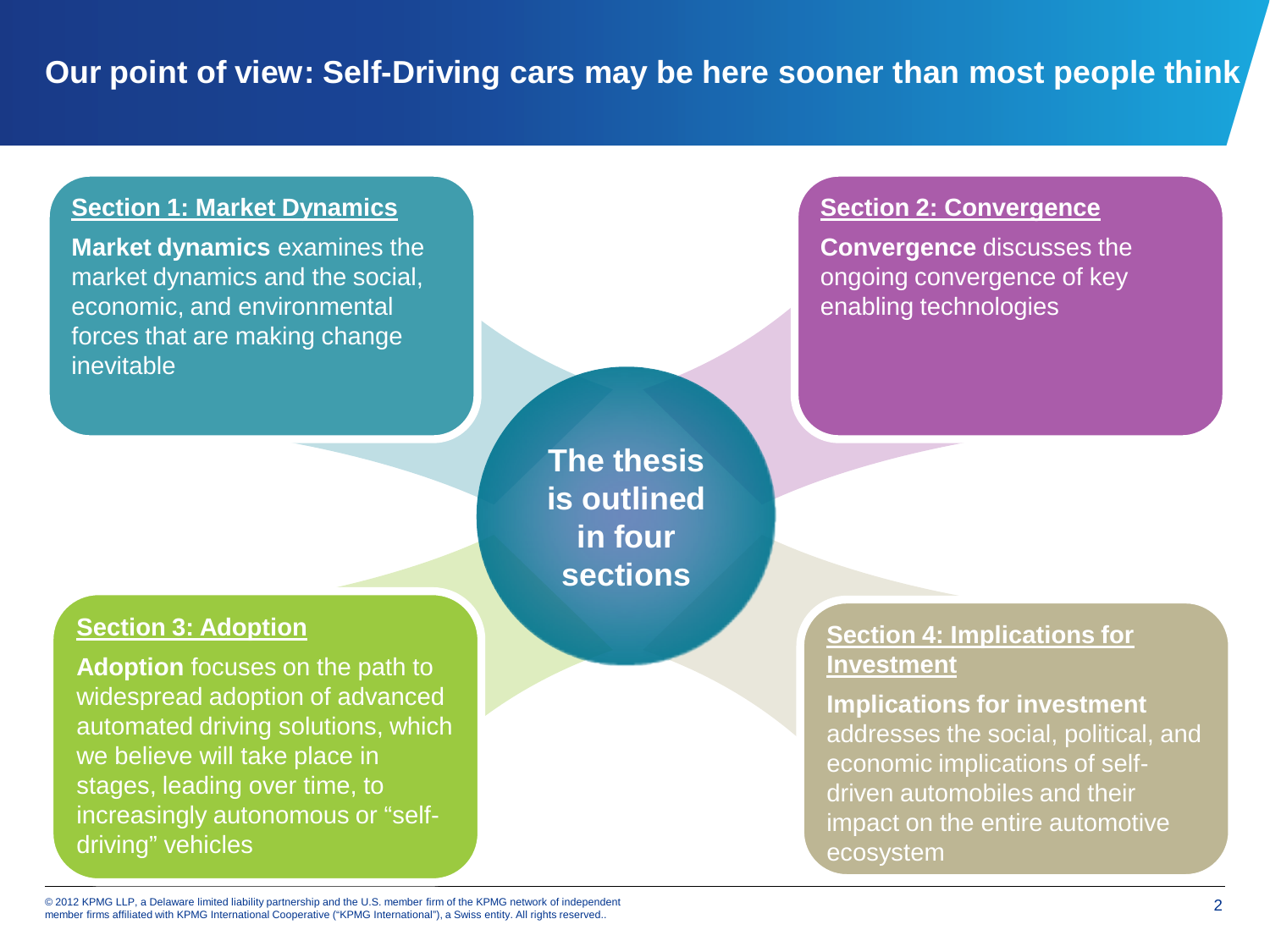**Market dynamics: The marketplace will not merely accept self-driving vehicles; it will be the engine pulling the industry forward**

### **The High Cost of Mobility**

- The vehicle as a machine is utilized on an average for 2 hours a day
- The average American commuter now spends 250 hours a year driving a vehicle—resulting in lost productivity, lost time pursuing other interests, or lost serenity.
- The USDOT estimates that new urban area highways cost \$8 million to \$12 million per mile

#### **Safety and the human toll**

- In 2010, there were approximately six million vehicle crashes leading to 32,788 traffic deaths.
- More than 2.3 million adult drivers and passengers were treated in U.S. emergency rooms in 2009
- According to research from AAA, traffic crashes cost Americans \$299.5 billion annually.

### **Running out of space**

- "In some U.S. cities, parking lots cover more than a third of the land area, becoming the single most salient landscape feature of our built environment."1
- By 2020, the UN estimates that 84.4 percent of Americans will live in urban areas, with more than 28 percent living in urban areas of more than five million people.

#### **Driving demographics**

- "Gen Now" generation and "Digital Natives" view driving as a distraction from texting, not the other way around
- Distractions account for 18% of crashes with injuries, and 11% of drivers under age 20 involved in crashes with fatalities were reported to have been distracted.
- Older adults face mobility challenges of age-related impairments and are unable to continue driving.

1. Ben-Joseph, Eran, Rethinking a Lot, MIT Press 2012, http://mitpress.mit.edu/catalog/item/default.asp?ttype=2&tid=12874&mode=toc, 7/20/2012.

© 2012 KPMG LLP, a Delaware limited liability partnership and the U.S. member firm of the KPMG network of independent © 2012 KPMG LLP, a Delaware limited liability partnership and the U.S. member firm of the KPMG network of independent<br>member firms affiliated with KPMG International Cooperative ("KPMG International"), a Swiss entity. All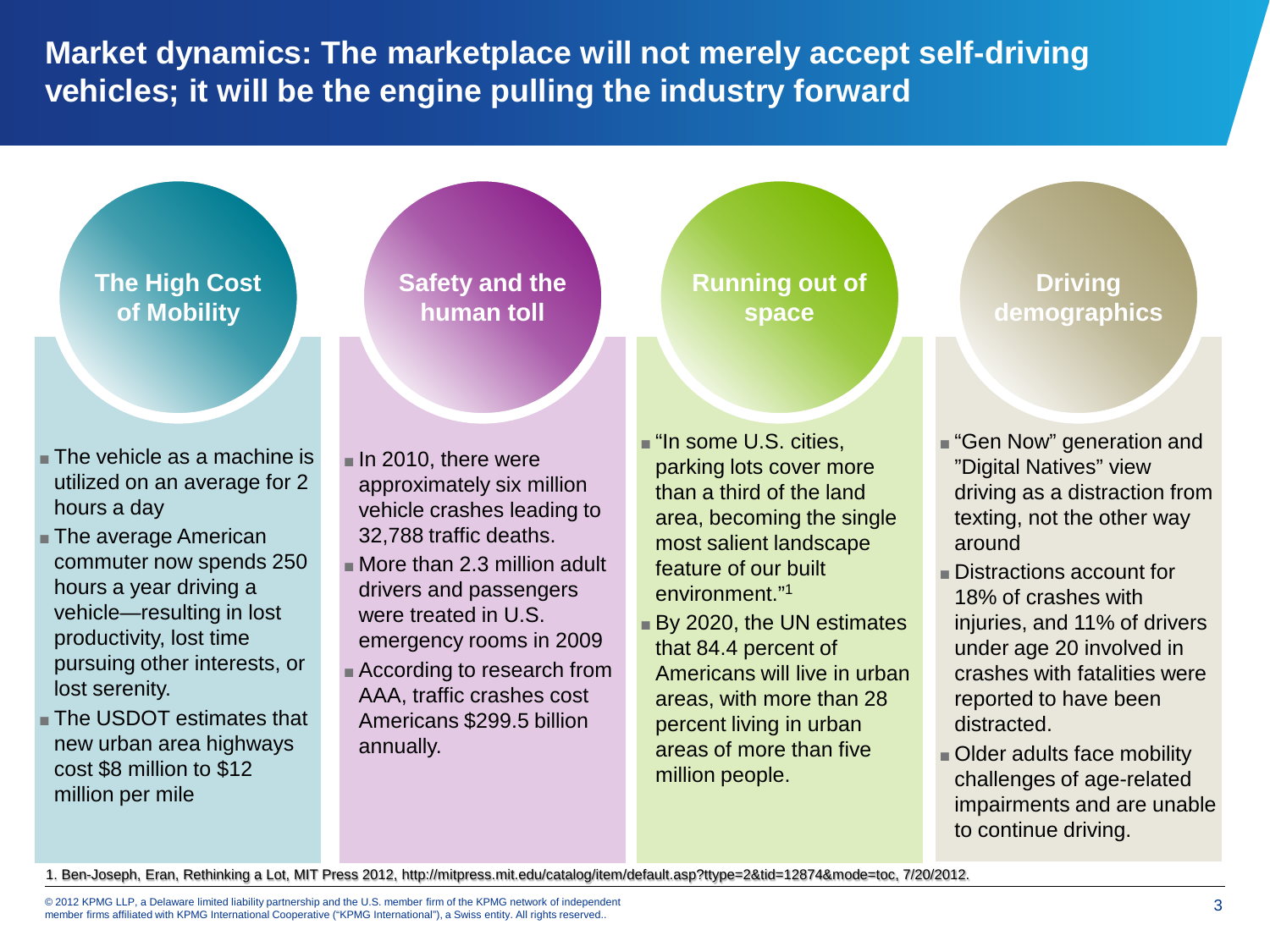**Changing demographics: The market will want and be willing to pay for selfdriving cars**

| <b>Demographic breakdown</b>                     |                   |                |                               |
|--------------------------------------------------|-------------------|----------------|-------------------------------|
| Demographic                                      | <b>Population</b> |                | <b>Percentage</b><br>of Total |
| <b>Digital Natives</b><br>$(0-14 \text{ years})$ | M                 | 49 million 16% |                               |
| <b>Gen Now</b><br>$(15-34 \text{ years})$        |                   | 84 million 28% |                               |
| <b>Gen X</b><br>$(35-44 \text{ years})$          |                   | 43 million 14% |                               |
| <b>Baby Boomers</b><br>$(45-65 \text{ years})$   |                   | 80 million 26% |                               |
| <b>Older Adults</b><br>$(66 + years)$            |                   | 47 million 16% |                               |

Denotes segment of population that is untapped today due to being below driving age

A percentage of older adults are driving impaired. The trend of self-driving will provide them added mobility

A percentage of baby boomers will enter the older adults category when the trend of self driving sees market introduction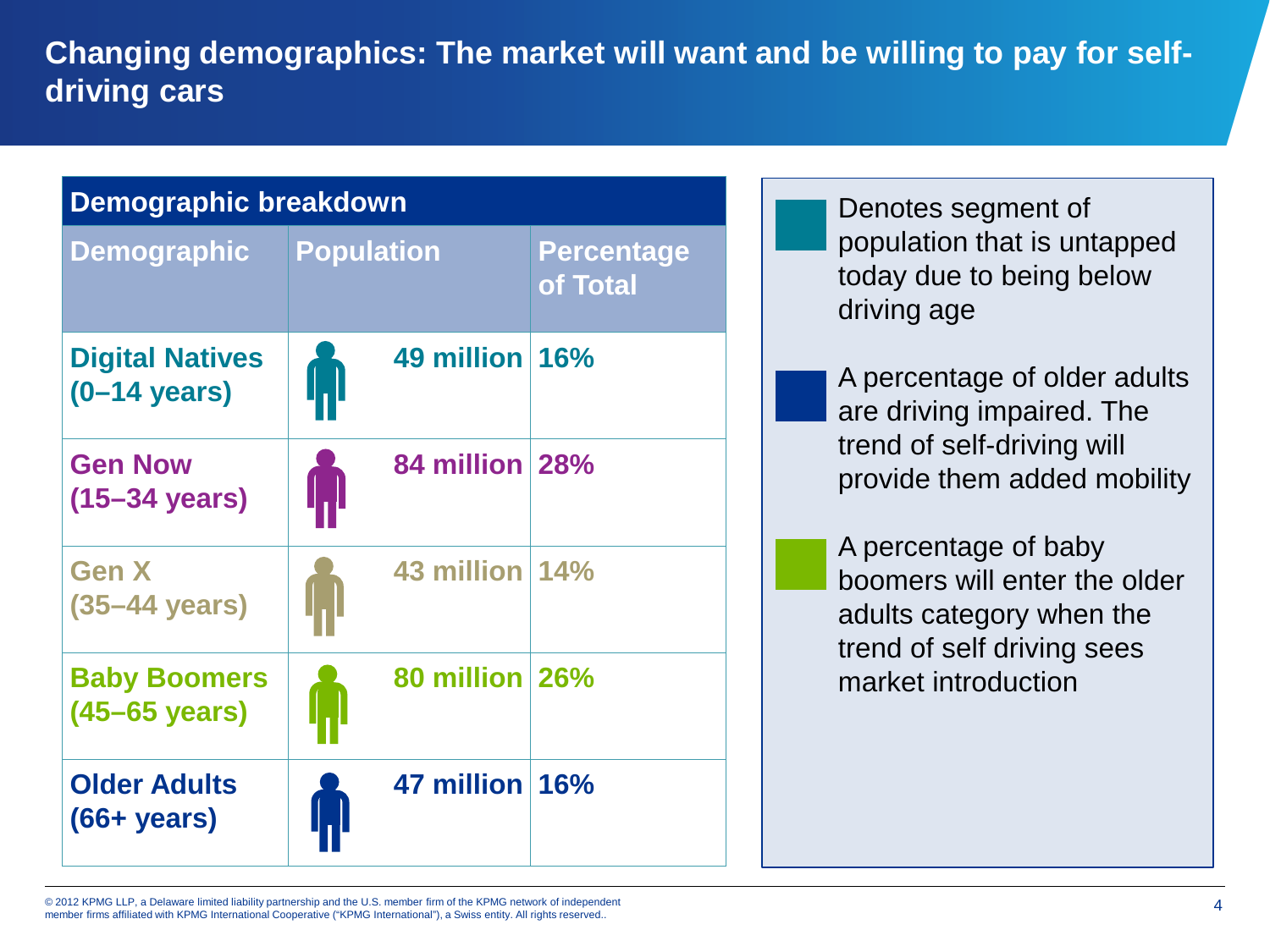## **Self-driving will have far-reaching implications for stakeholders in the automotive ecosystem and beyond**

**The convergence of sensor-based safety systems and connected vehicle technology will have farreaching implications as the technology matures and becomes pervasive. These are:**



**Crash elimination:** Collision-free driving and improved vehicle safety could change the concept of a vehicle as we know it



**Reduced need for new infrastructure:** Selfdriving can reduce the need for building new infrastructure and reduce maintenance costs



**Travel time dependability:** Convergence can substantially reduce uncertainty in travel times by providing a fair assessment of the travel time, independent of nonrecurring traffic jams



**Productivity improvements:** Convergence will allow travelers to make use of travel time productively



**Improved energy efficiency:** Reduced energy consumption in at least three ways: more efficient driving; lighter, more fuelefficient vehicles; and efficient infrastructure



**Data challenges**: Issues related to data security, privacy, and data analytics and aggregation could crop up due to abundance of data in vehicles



**New models for vehicle ownership:** Selfdriving vehicles could contribute to a significant redefinition of vehicle ownership and expand opportunities for vehicle sharing



**New business models and scenarios:**  Convergence of technologies may lead to convergence of industries in which ecosystem participants will need to compete and collaborate at the same time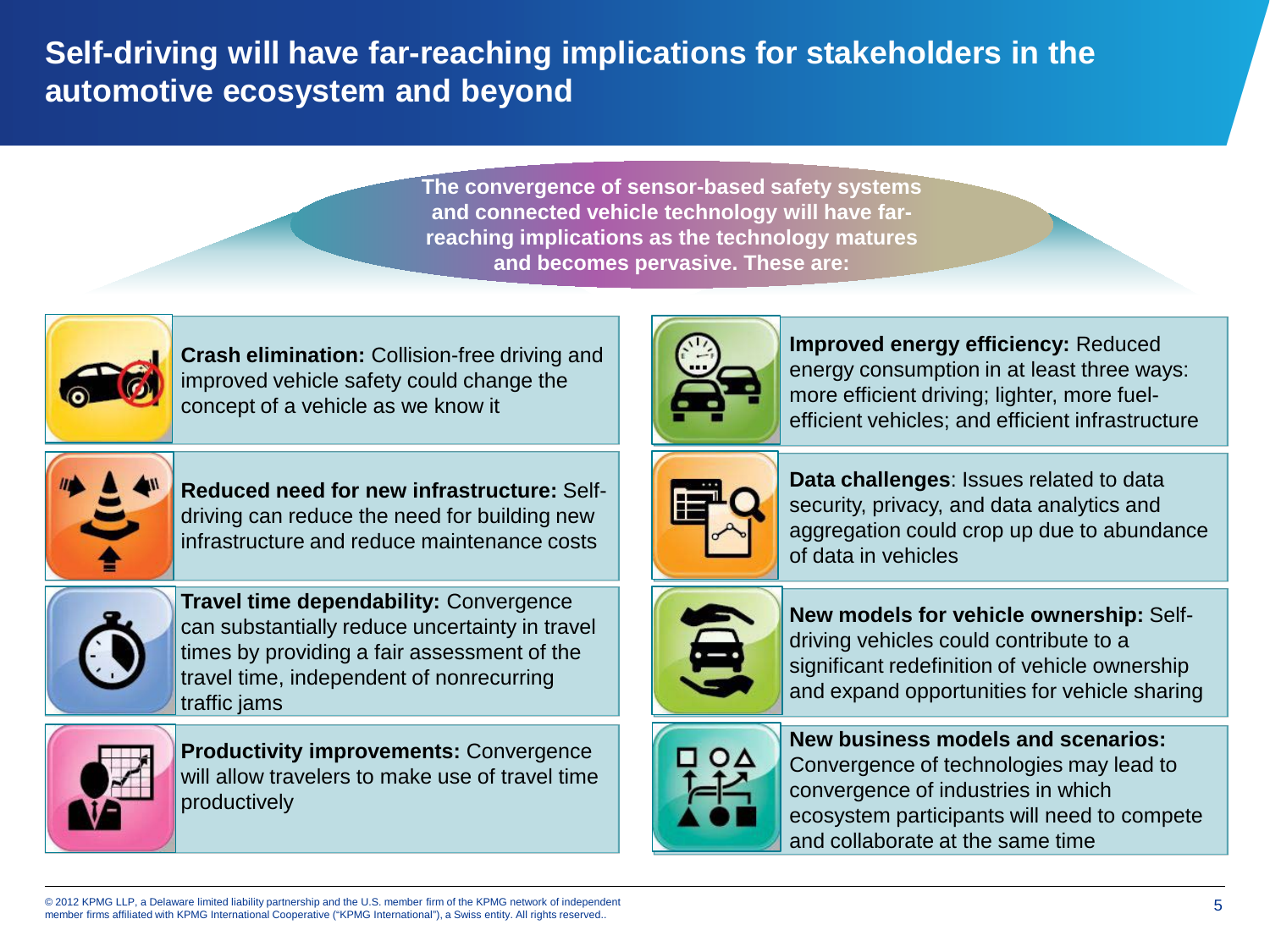### **Who will design and manufacture automobiles? Who will get left behind? Will the automotive brands still matter? If so, how will they adapt to maintain competitive advantage?**

#### **The branded integrated lifestyle model The open system model**

- A company with no traditional presence in the auto industry that is already an integral part of the consumer's life outside the vehicle could become a key participant in the ecosystem. Since self-driving vehicles will no longer need the same level of rigorous testing and validation, and manufacturing could potentially be outsourced, their emphasis would be on consumer research, product development, and sale of integrated lifestyle experiences
- **The branded integrated lifestyle model value proposition: Design, Technology, Software, Consumer experience**

#### **The mobility on demand model The OEM model The OEM model**

- Giant retailers with a core competence in managing complex distribution channels or fleet providers with the capability to manage the complexity of renting and allocation of fleets could enter the fray and accrue significant value in the new ecosystem. Success will be determined by efficiency, reliability, flexibility, vehicle maintenance, customer service, ease of human-vehicle interface, and integration with existing consumer devices
- **The mobility on demand model value proposition: Flexibility, Reliability, Convenience, Cost**

**New business models**

- A major player in the data market might not want to manufacture vehicles, but could well design a vehicle operating system (OS). With more than a billion cars serving up trillions of data points about consumer behavior, traffic patterns, and topography, an operating system (OS) developer could afford to give away the OS but accrue significant value from the data they could aggregate. The OS provider could partner with any of the world's vehicle manufacturers—and not just the traditional automotive manufacturers.
- **The open system model value proposition: Utility, Technology, Customization**

- Incumbent original equipment manufacturers (OEMs) will have to move fast and must learn to evolve and stay ahead of the changing times. Vertical integration is an option for companies looking to bring a critical skill or technology in house. Some vehicle manufacturers have established venture capital subsidiaries to invest in promising new technologies as a means of bridging any skill or technology gaps.
- **The OEM model value proposition: Design, Technology, HMI, Supply Chain Management**

<sup>© 2012</sup> KPMG LLP, a Delaware limited liability partnership and the U.S. member firm of the KPMG network of independent © 2012 KPMG LLP, a Delaware limited liability partnership and the U.S. member firm of the KPMG network of independent<br>member firms affiliated with KPMG International Cooperative ("KPMG International"), a Swiss entity. All